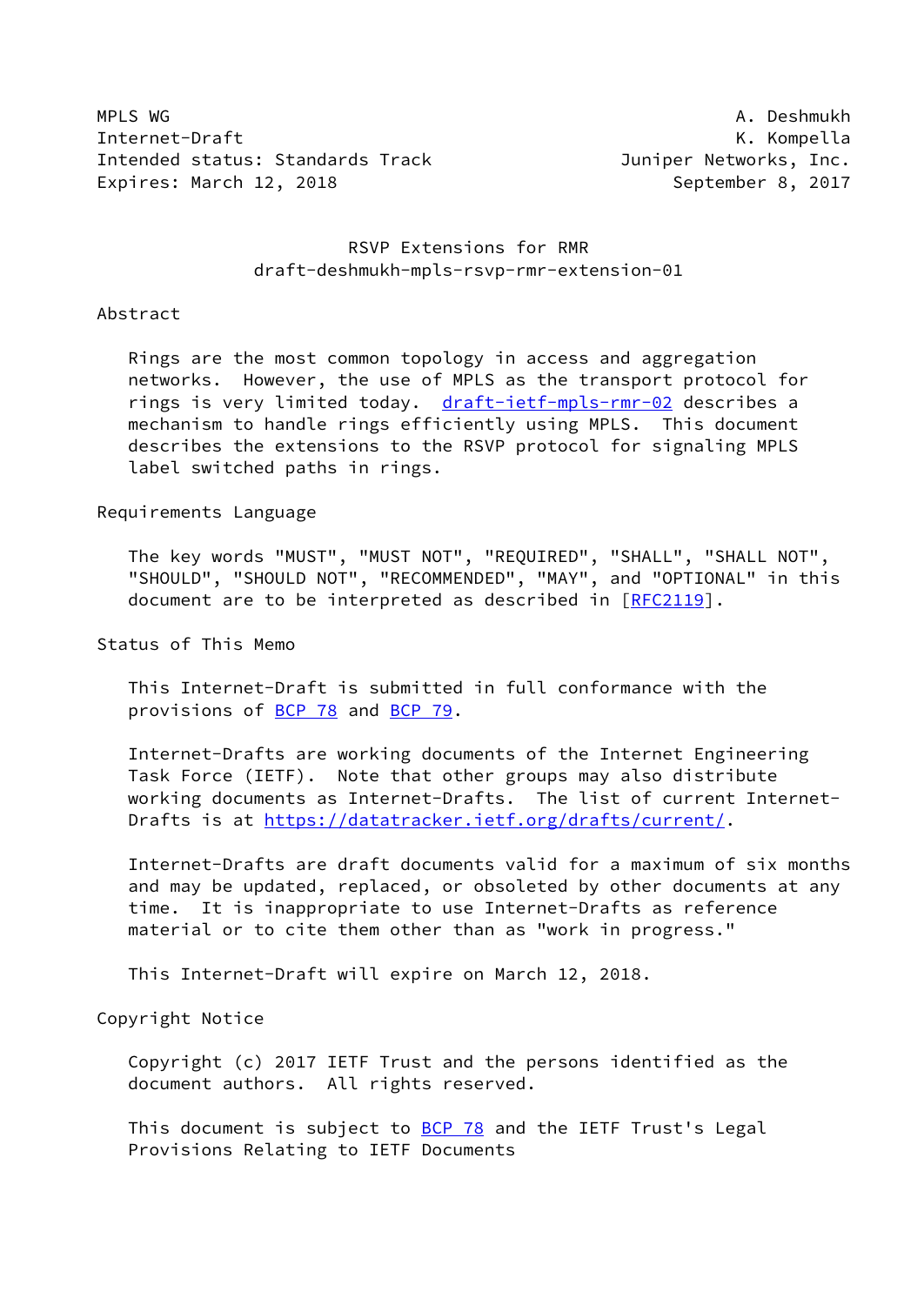<span id="page-1-1"></span> [\(https://trustee.ietf.org/license-info](https://trustee.ietf.org/license-info)) in effect on the date of publication of this document. Please review these documents carefully, as they describe your rights and restrictions with respect to this document. Code Components extracted from this document must include Simplified BSD License text as described in Section 4.e of the Trust Legal Provisions and are provided without warranty as described in the Simplified BSD License.

Table of Contents

|                                               | $\overline{2}$ |
|-----------------------------------------------|----------------|
| 2.                                            | $\overline{3}$ |
| 3.                                            | $\overline{4}$ |
| 3.1.                                          | $\overline{4}$ |
| 3.2. SENDER_TEMPLATE, FILTER_SPEC Objects     | $\overline{5}$ |
| 4. Ring Signaling Procedures                  | $\overline{5}$ |
| Differences from regular RSVP-TE LSPs<br>4.1. | $\overline{5}$ |
|                                               | $\overline{5}$ |
| 4.2.1. Path Propagation for RMR               | $\overline{1}$ |
| 4.2.2. Resv Processing for RMR                | $\frac{8}{2}$  |
|                                               | $\overline{9}$ |
|                                               | 10             |
| $4.5$ . Bandwidth management                  | 11             |
| 5.                                            | 13             |
| 6.                                            | 13             |
| 7.                                            | 13             |
| 8.                                            | 13             |
| Normative References<br>8.1.                  | 13             |
| Informative References 14<br>8.2.             |                |
| Authors' Addresses                            | 14             |
|                                               |                |

# <span id="page-1-0"></span>[1](#page-1-0). Introduction

This document extends RSVP-TE [[RFC3209](https://datatracker.ietf.org/doc/pdf/rfc3209)] to establish label-switched path (LSP) tunnels in the ring topology. Rings are auto-discovered using the mechanisms mentioned in the [[draft-ietf-mpls-rmr-02](https://datatracker.ietf.org/doc/pdf/draft-ietf-mpls-rmr-02)]. Either IS-IS [\[RFC5305](https://datatracker.ietf.org/doc/pdf/rfc5305)] or OSPF[RFC3630] can be used as the IGP for auto-discovering the rings.

 After the rings are auto-discovered, each ring node knows its clockwise (CW) and anti-clockwise (AC) ring neighbors and its ring links. All of the express links in the ring also get identified as part of the auto-discovery process. At this point, every node in the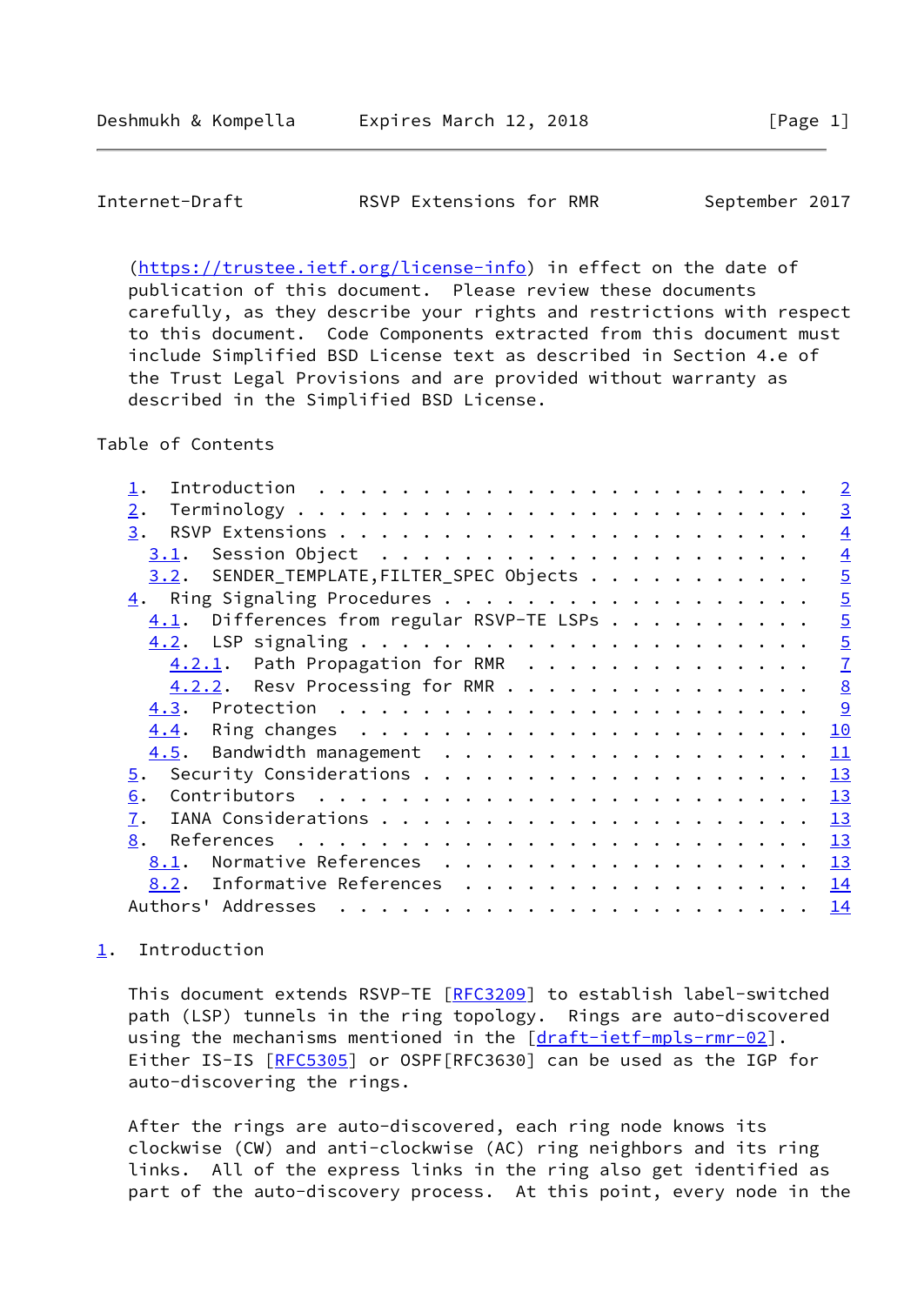ring informs the RSVP protocol to begin the signaling of the ring LSPs.

| Deshmukh & Kompella |  | Expires March 12, 2018 |  |  |  | [Page 2] |
|---------------------|--|------------------------|--|--|--|----------|
|---------------------|--|------------------------|--|--|--|----------|

<span id="page-2-1"></span>Internet-Draft **RSVP Extensions for RMR** September 2017

[Section 2](#page-2-0) covers the terminology used in this document. [Section 3](#page-3-0) presents the RSVP protocol extensions needed to support MPLS rings. [Section 4](#page-4-2) describes the procedures of RSVP LSP signaling in detail.

<span id="page-2-0"></span>[2](#page-2-0). Terminology

A ring consists of a subset of n nodes  $\{R_i, \theta \leq i \leq n\}$ . We define the direction from node R\_i to R\_i+1 as "clockwise" (CW) and the reverse direction as "anti-clockwise" (AC). As there may be several rings in a graph, we number each ring with a distinct ring ID RID.

$$
\mathsf{R0}\ \ldots\ \mathsf{R1}
$$

 . . expanding the R7 and R2 Anti- | . Ring . | Clockwise | . . . . . . . . . . . Clockwise v . RID = 17 . v R6 R3 . . R5 . . . R4

Figure 1: Ring with 8 nodes

The following terminology is used for ring LSPs:

- Ring ID (RID): A non-zero number that identifies a ring; this is unique in some scope of a Service Provider's network. A node may belong to multiple rings.
- Ring node: A member of a ring. Note that a device may belong to several rings.
- Node index: A logical numbering of nodes in a ring, from zero upto one less than the ring size. Used purely for exposition in this document.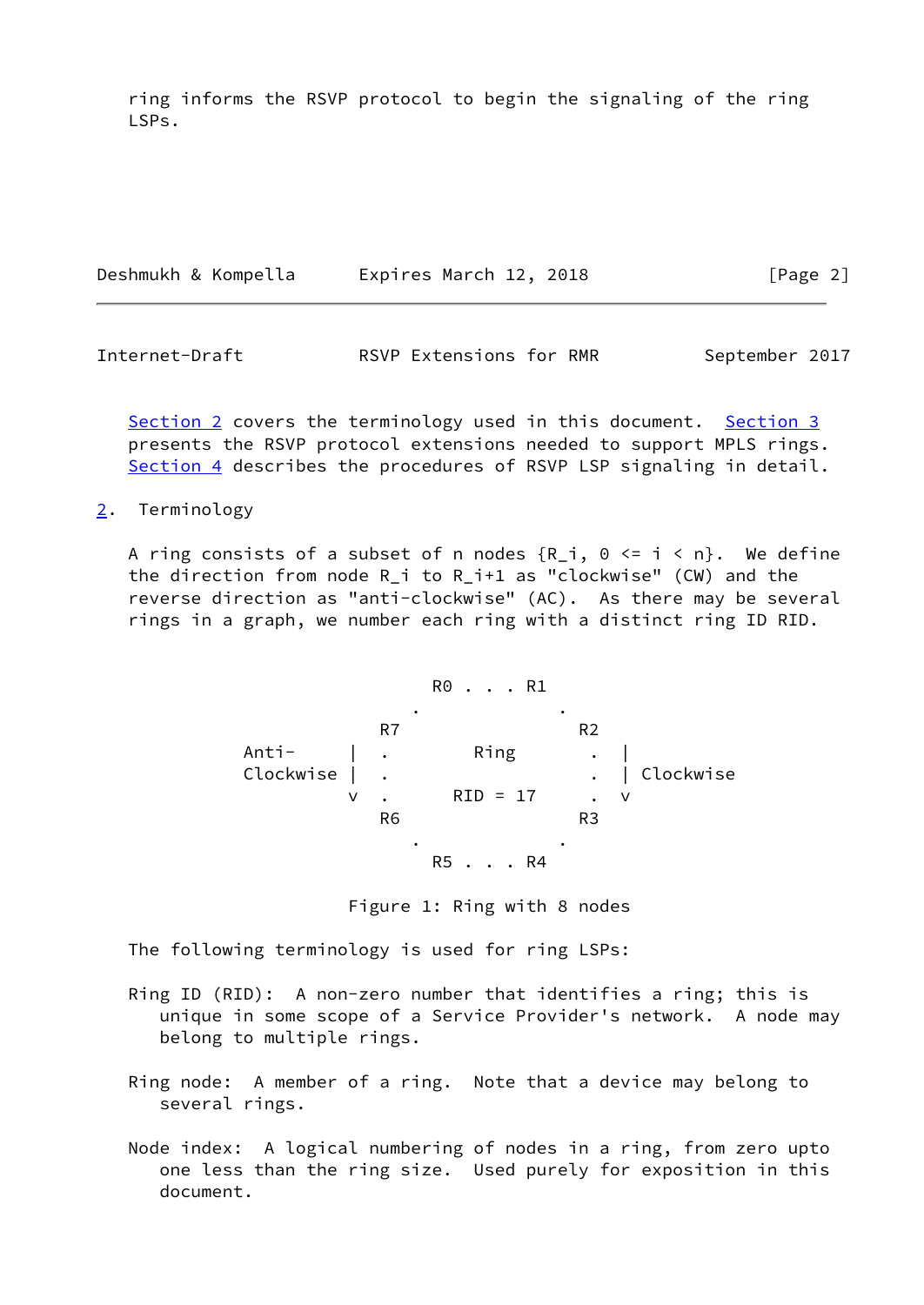Ring neighbors: Nodes whose indices differ by one (modulo ring size). Ring links: Links that connect ring neighbors. Express links: Links that connect non-neighboring ring nodes. MP2P LSP: Each LSP in the ring is a multipoint to point LSP such that LSP can have multiple ingress nodes and one egress node.

| Deshmukh & Kompella | Expires March 12, 2018 | [Page 3] |
|---------------------|------------------------|----------|
|---------------------|------------------------|----------|

<span id="page-3-1"></span>Internet-Draft **RSVP Extensions for RMR** September 2017

## <span id="page-3-0"></span>[3](#page-3-0). RSVP Extensions

 Due to the new ring LSP semantics, the signaling-message identification of ring LSPs will be different than the regular RSVP LSPs. So, a new C-Type is defined here for the SESSION object. This new C-Type will help to clearly differentiate ring LSPs from regular LSPs. In addition, new flags are introduced in the SESSION object to represent the ring direction of the corresponding Path message.

<span id="page-3-2"></span>[3.1](#page-3-2). Session Object

Class = SESSION, LSP\_TUNNEL\_IPv4 C-Type = TBD

0 1 2 3 0 1 2 3 4 5 6 7 8 9 0 1 2 3 4 5 6 7 8 9 0 1 2 3 4 5 6 7 8 9 0 1 +-+-+-+-+-+-+-+-+-+-+-+-+-+-+-+-+-+-+-+-+-+-+-+-+-+-+-+-+-+-+-+-+ Ring anchor node address +-+-+-+-+-+-+-+-+-+-+-+-+-+-+-+-+-+-+-+-+-+-+-+-+-+-+-+-+-+-+-+-+ Ring Flags | Ring Instance ID +-+-+-+-+-+-+-+-+-+-+-+-+-+-+-+-+-+-+-+-+-+-+-+-+-+-+-+-+-+-+-+-+ | Ring ID | +-+-+-+-+-+-+-+-+-+-+-+-+-+-+-+-+-+-+-+-+-+-+-+-+-+-+-+-+-+-+-+-+

### SESSION Object

 Ring anchor node address: IPv4 address of the anchor node. Each anchor node creates a LSP addressed to itself.

Ring Instance ID: A 16-bit identifier used in the SESSION. This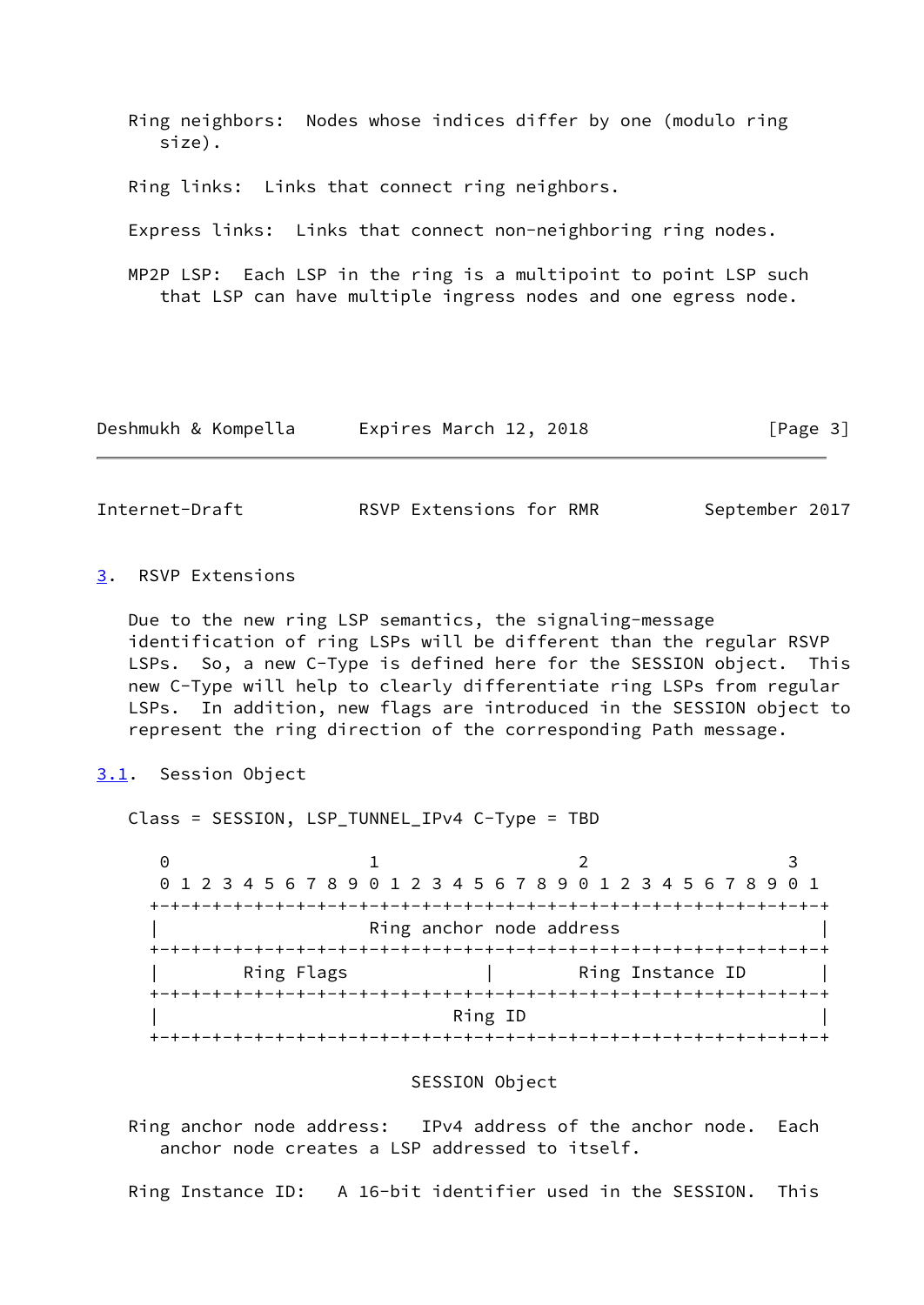Ring Instance ID is useful for graceful ring changes. If a new node is being added to the ring or some existing node goes down and we have to signal a smaller ring, in those cases, anchor node creates a new tunnel with a different Ring Instance ID.

- Ring ID: A 32-bit number that identifies a ring; this is unique in some scope of a Service Provider's network. This number remains constant throughout the existence of ring.
- Ring Flags: For each ring, the anchor node starts signaling of a ring LSP. Ring LSP RL\_i, anchored on node R\_i, consists of two counter-rotating unicast LSPs that start and end at R\_i. One LSP will be in the clockwise direction and other LSP will be in the anti-clockwise direction. A ring LSP is "multipoint": any node R\_j can use RL\_i to send traffic to R\_i; this can be in either the CW or AC directions, or both (i.e., load balanced). Two new flags are defined in the SESSION object which define the ring direction of the corresponding Path message.

| Deshmukh & Kompella |  | Expires March 12, 2018 | [Page 4] |
|---------------------|--|------------------------|----------|
|---------------------|--|------------------------|----------|

<span id="page-4-1"></span>Internet-Draft **RSVP Extensions for RMR** September 2017

- ClockWise(CW) Direction 0x01: This flag indicates that the corresponding Path message is traveling in the ClockWise(CW) direction along the ring.
- Anti-ClockWise(AC) Direction 0x02: This flag indicates that the corresponding Path message is traveling in the Anti-ClockWise(AC) direction along the ring.

<span id="page-4-0"></span>[3.2](#page-4-0). SENDER\_TEMPLATE,FILTER\_SPEC Objects

 There will be no changes to the SENDER\_TEMPLATE and FILTER\_SPEC objects. The format of the above 2 objects will be similar to the definitions in [RFC 3209.](https://datatracker.ietf.org/doc/pdf/rfc3209) [[RFC3209](https://datatracker.ietf.org/doc/pdf/rfc3209)] Only the semantics of these objects will slightly change. This will be explained in section [Section 4.5](#page-11-0) below.

<span id="page-4-2"></span>[4](#page-4-2). Ring Signaling Procedures

 A ring node indicates in its IGP updates the ring LSP signaling protocols that it supports. This can be LDP and/or RSVP-TE. Ideally, each node should support both. If the ring is configured with RSVP as the signaling protocol, then once a ring node R\_i knows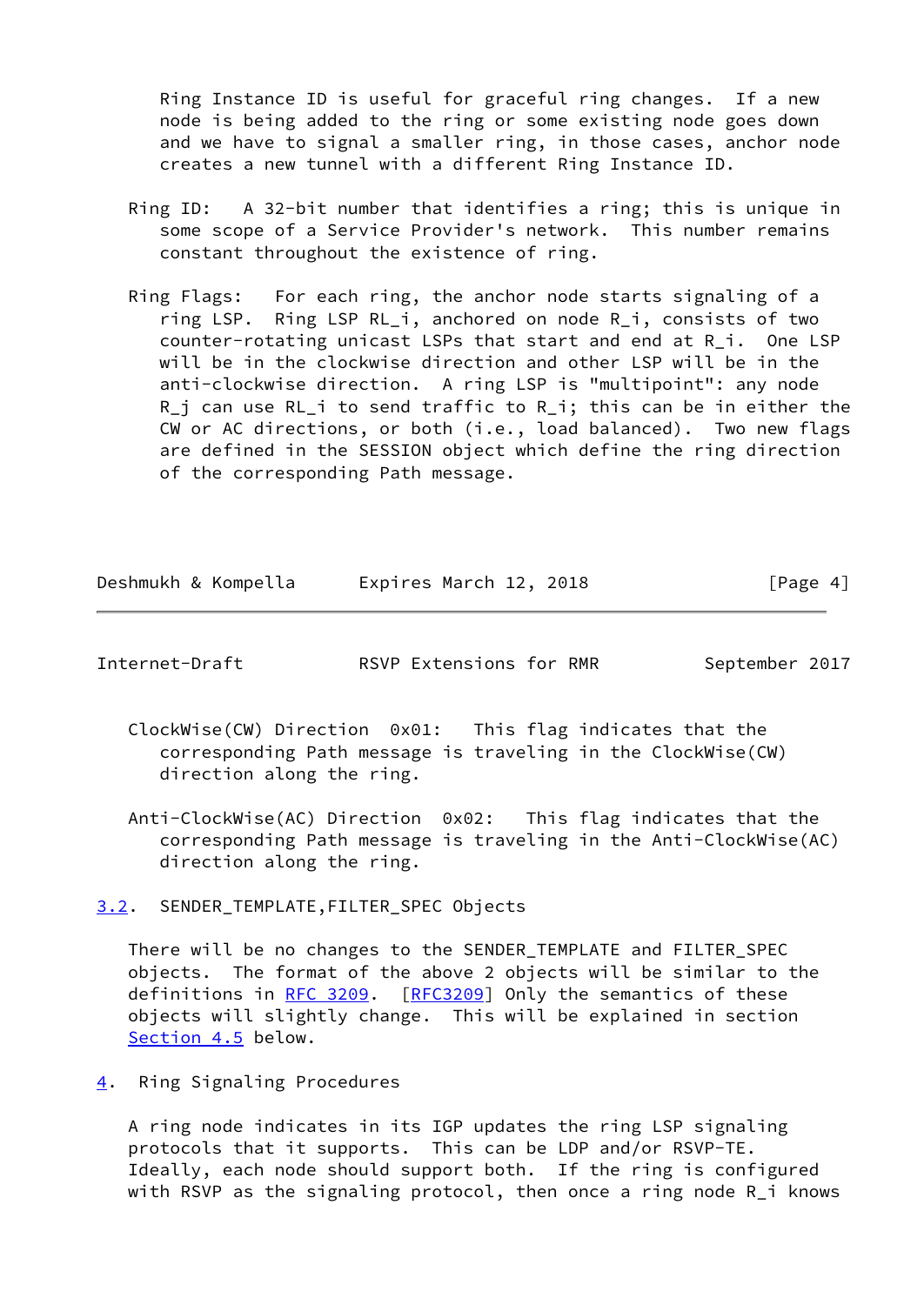the RID, its ring links and directions, it kicks off ring RSVP LSP signaling automatically.

<span id="page-5-0"></span>[4.1](#page-5-0). Differences from regular RSVP-TE LSPs

Ring LSPs differ from regular RSVP-TE LSPs in several ways:

1. Ring LSPs (by construction) form a loop.

 2. Ring LSPs are multipoint-to-point. Any ring node can inject traffic into a ring LSP.

3. The bandwidth of a ring LSP can change hop-to-hop.

 4. Ring LSPs are protected without the use of bypass or detour LSPs. Ring LSP protection is akin to SONET/SDH ring protection.

<span id="page-5-1"></span>[4.2](#page-5-1). LSP signaling

 After the ring auto-discovery process, each anchor node creates a LSP addressed to itself. This ring LSP contains of a pair of counter rotating unicast LSPs. So, for a ring containing N nodes, there will be 2N total LSPs signaled.

 There is no need for ERO object in the Path message. The Path message for ring LSPs has the following format:

| Expires March 12, 2018<br>Deshmukh & Kompella | [Page 5] |
|-----------------------------------------------|----------|
|-----------------------------------------------|----------|

Internet-Draft **RSVP Extensions for RMR** September 2017

 <Path Message> ::= <Common Header> [ <INTEGRITY> ] <SESSION> <RSVP\_HOP> <TIME\_VALUES> <LABEL\_REQUEST> [ <SESSION\_ATTRIBUTE> ] <sender descriptor list>

 <sender descriptor list> ::= <sender descriptor>| <sender descriptor list> <sender descriptor> <sender descriptor> ::= <SENDER\_TEMPLATE> <SENDER\_TSPEC>

 The anchor node creates 2 Path messages traveling in opposite directions. The SESSION format MUST be as per the description in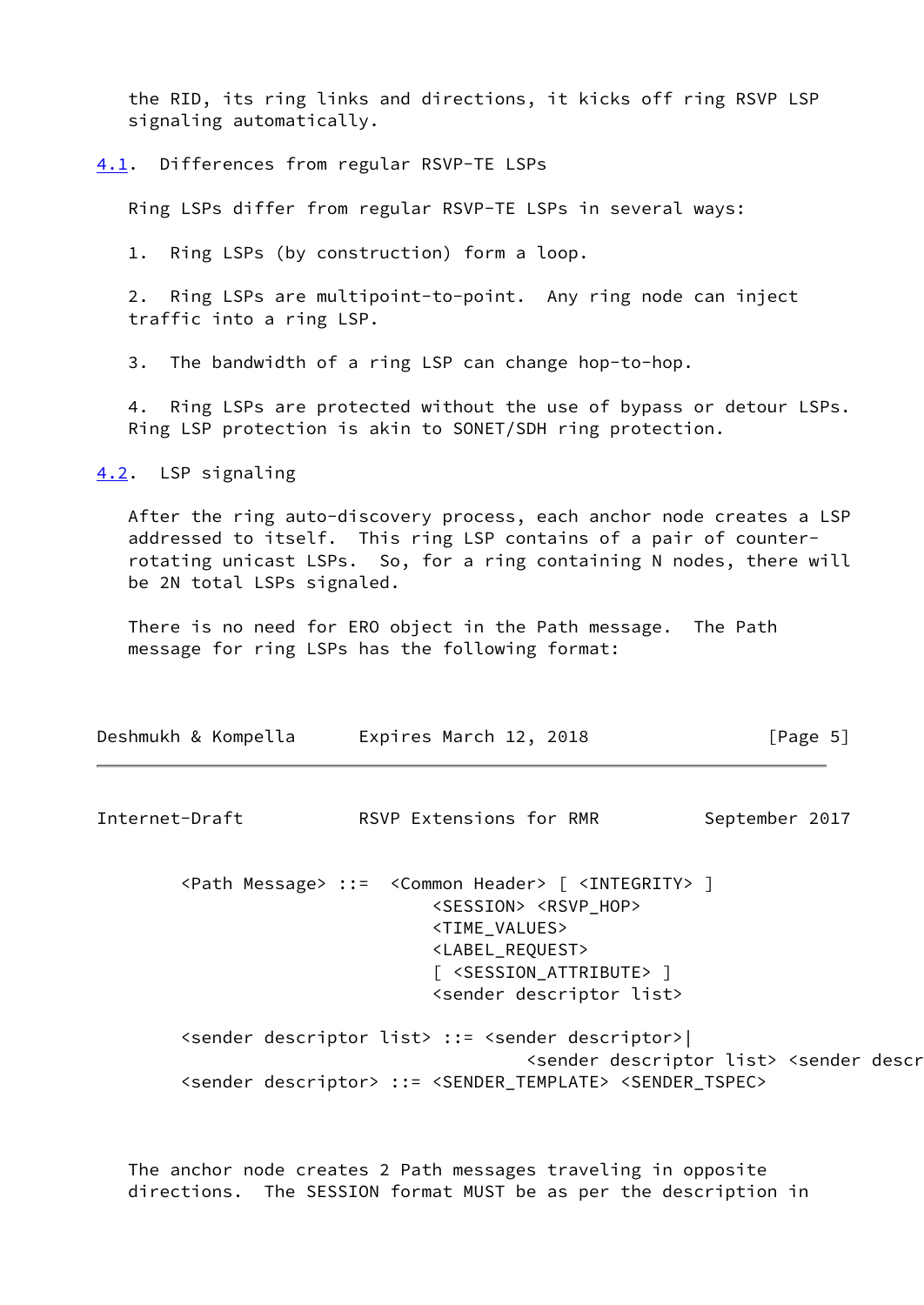[Section 3.1](#page-3-2). The anchor node which creates the LSP will insert it's own address in the "Ring node anchor address" field of the SESSION object. So effectively, the Path messages are addressed to the originating node itself.

 The SESSION flags of these 2 Path messages are different. The Path message sent to the CW neighbor MUST have the CW flag set in the SESSION object to signal the LSP going in the clockwise direction. The Path message sent to the AC neighbor MUST have the AC flag set to signal the LSP in the anti-clockwise direction. The details for signaling over express links will be given in a future version.

When an incoming Path message is received at the ring node R i, it consults the results of auto-discovery to find the appropriate ring neighbor. If the incoming Path message has CW direction flag set, then R i sends a Path message to its CW ring neighbor (and vice versa) after including its own SENDER DESCRIPTOR in the path message. Thus, there is no need of ERO in the Path message. The Path message is routed locally at each ring based on the ring auto-discovery calculations.

 The RESV message for ring LSPs also uses the new RING\_IPv4 SESSION object. When the Path message originated from the anchor node R\_i reaches back to R\_i, R\_i generates a Resv message. Note that this means that anchor node is both Ingress and Egress for the Path message. The Resv message copies the same ring flags as received in the corresponding Path message. So, a Resv message for a CW LSP goes in the AC direction (unlike the Path message, which goes CW). This is done to correctly match Path and corresponding Resv messages at transit ring nodes. Upon receiving Resv message with CW flag set, the ring node will forward the Resv message to its AC neighbor.

| Deshmukh & Kompella | Expires March 12, 2018 | [Page 6] |
|---------------------|------------------------|----------|
|---------------------|------------------------|----------|

<span id="page-6-0"></span>Internet-Draft RSVP Extensions for RMR September 2017

 Each ring node R\_i allocates CW and AC labels for each ring LSP RL\_k. As the signaling propagates around the ring, CW and AC labels are exchanged. When R i receives CW and AC labels for RL k from its ring neighbors, primary and fast reroute (FRR) paths for RL\_k are installed at R\_i.

 Consider the following three nodes of the ring, and their signaling interactions for LSP RL\_5 originating from anchor node R5: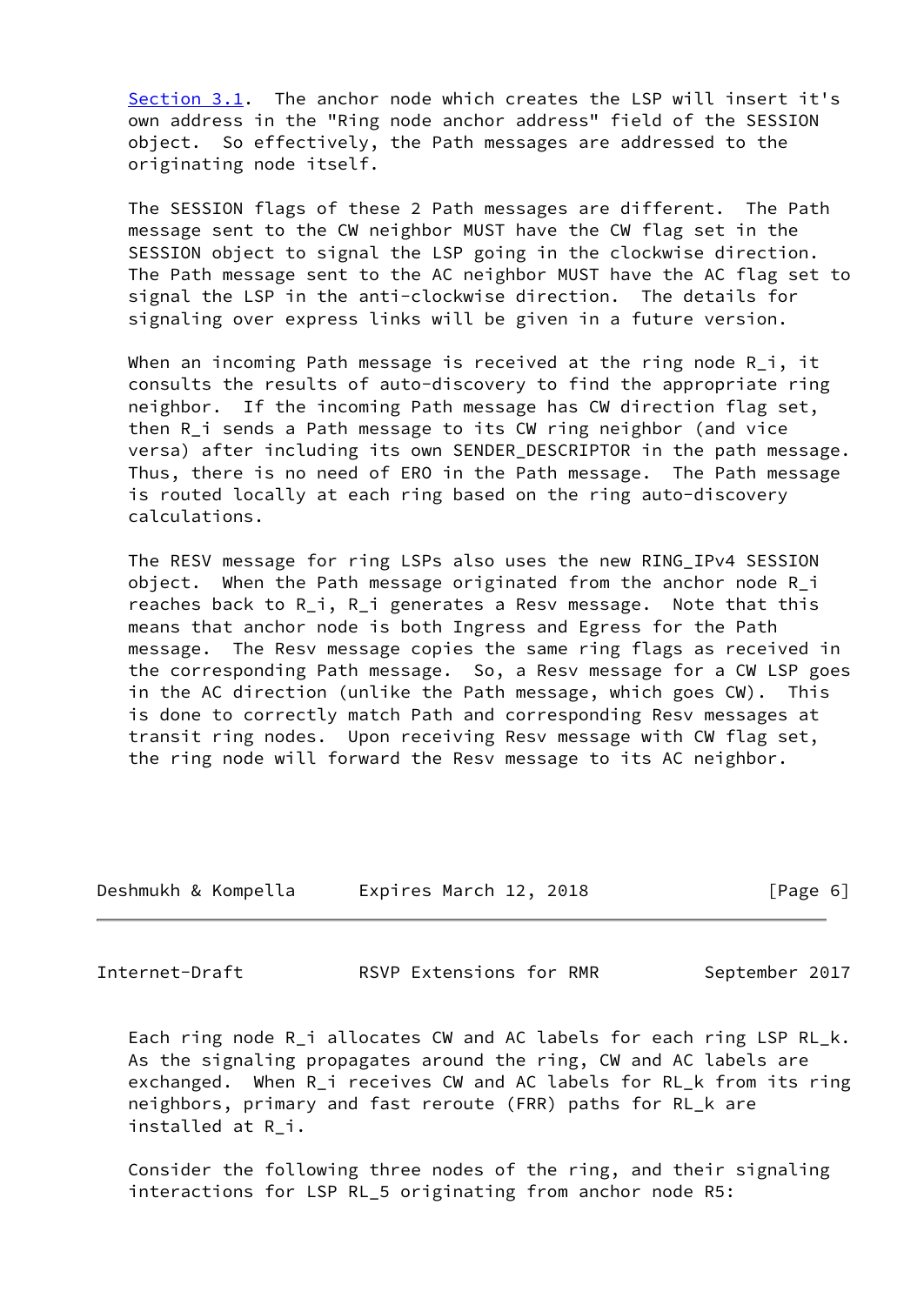P5\_CW -> P5\_CW -> Q5\_CW <- Q5\_CW <- ... ------ R7 --------- R8 --------- R9 ------ ... P5\_AC <- P5\_AC <-  $Q5\_AC$  ->  $Q5\_AC$  ->

 P corresponds to the Path message and Q corresponds to the Resv message.

 As explained above, an RMR LSP consists of two counter-rotating ring LSPs that start and end at the same node, say R1. As such, this appears to cause a loop, something that is normally avoided by RSVP- TE. There are some benefits to this:

 Having a ring LSP form a loop allows the anchor node R1 to ping itself and thus verify the end-to-end operation of the LSP. This, in conjunction with link-level OAM, offers a good indication of the operational state of the LSP. Also, having R1 to be the ingress means that R1 can initiate the Path messages for the two ring LSPs. This avoids R1 having to coordinate with its neighbors to signal the LSPs, and simplifies the case where a ring update changes R1's ring neighbors. The cost of this is a little more signaling and a couple more label entries in the LFIB. However, we will let implementation guide us to the wisdom of this approach.

### <span id="page-7-0"></span>[4.2.1](#page-7-0). Path Propagation for RMR

 Ring LSPs are MP2P in nature. It means that every non-egress node is also an ingress and a merge-point for the LSP. Focussing on ring- LSP-0 (i.e ring-LSPs starting at R0):

 R0---->R1---->R2---->R3---->R4---->R5---->R6--->R7--->R0(CW LSP) R0---->R7---->R6---->R5---->R4---->R3---->R2--->R1--->R0(ACW LSP)

 Each ring node inserts a new SENDER\_TEMPLATE object into an incoming Path message. The procedure for that is as follows:

Deshmukh & Kompella Expires March 12, 2018 [Page 7]

<span id="page-7-1"></span>Internet-Draft RSVP Extensions for RMR September 2017

When a ring node R3 receives a Path message initiated by anchor node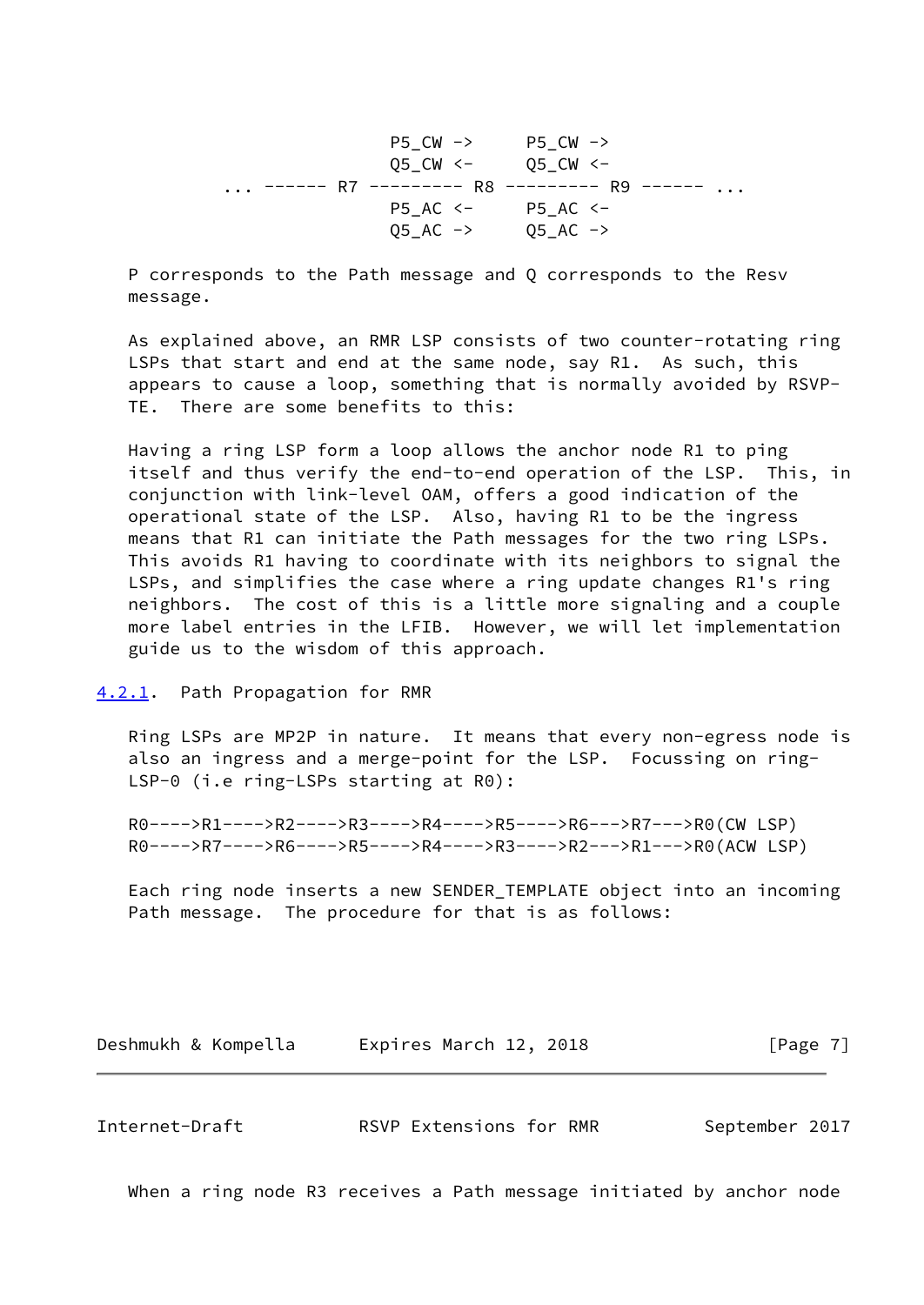R0(for anchor lsp "lsp0"), R3 SHOULD make a copy of the received Path message for "lsp0". R3 then inserts a new sender-template object into the Path message for "lsp0". In the sender-template object, R3 uses the sender address as the loopback address of node R3 and lsp-id = X. R3 then forwards this modified Path message to it's ring neighbor.

 So at this point, when Path messages heads out at R3, there will be 4 different SENDER\_TEMPLATE objects in the outgoing Path message for lsp0:

 ----------------------------------------------------- |SENDER\_TEMPLATE\_0 : SENDER\_ADDRESS = R0, LSP\_ID = 1 | ----------------------------------------------------- |SENDER\_TEMPLATE\_1 : SENDER\_ADDRESS = R1, LSP\_ID = 1 | ----------------------------------------------------- |SENDER\_TEMPLATE\_2 : SENDER\_ADDRESS = R2, LSP\_ID = 1 | ----------------------------------------------------- |SENDER\_TEMPLATE\_3 : SENDER\_ADDRESS = R3, LSP\_ID = 1 | -----------------------------------------------------

### <span id="page-8-0"></span>[4.2.2](#page-8-0). Resv Processing for RMR

 When Egress node R0 receives the modified Path message, it replies with the a Resv message containing multiple FLOW\_DESCRIPTOR objects. There should be 1 FLOW\_DESCRIPTOR object corresponding to each of the SENDER\_TEMPLATE object in the incoming Path message. The SESSION object of the Resv message will exactly match with the received Path message.

 [RFC 3209] already supports receiving a Resv message with multiple flow-descriptors in it, as described in [section 3.2](#page-4-0) in that document. In each flow-descriptor there is a separate:

a. FLOW SPEC object corresponding to the SENDER TSPEC that was sent in the Path message which could be admitted after admission-control downstream, and

 b. FILTER\_SPEC object corresponding to SENDER\_TEMPLATE that was sent in the Path message that could be admitted after admission-control downstream.

 Each transit node removes the FLOW-DESCRIPTOR corresponding to itself from the Resv message before sending the Resv message upstream.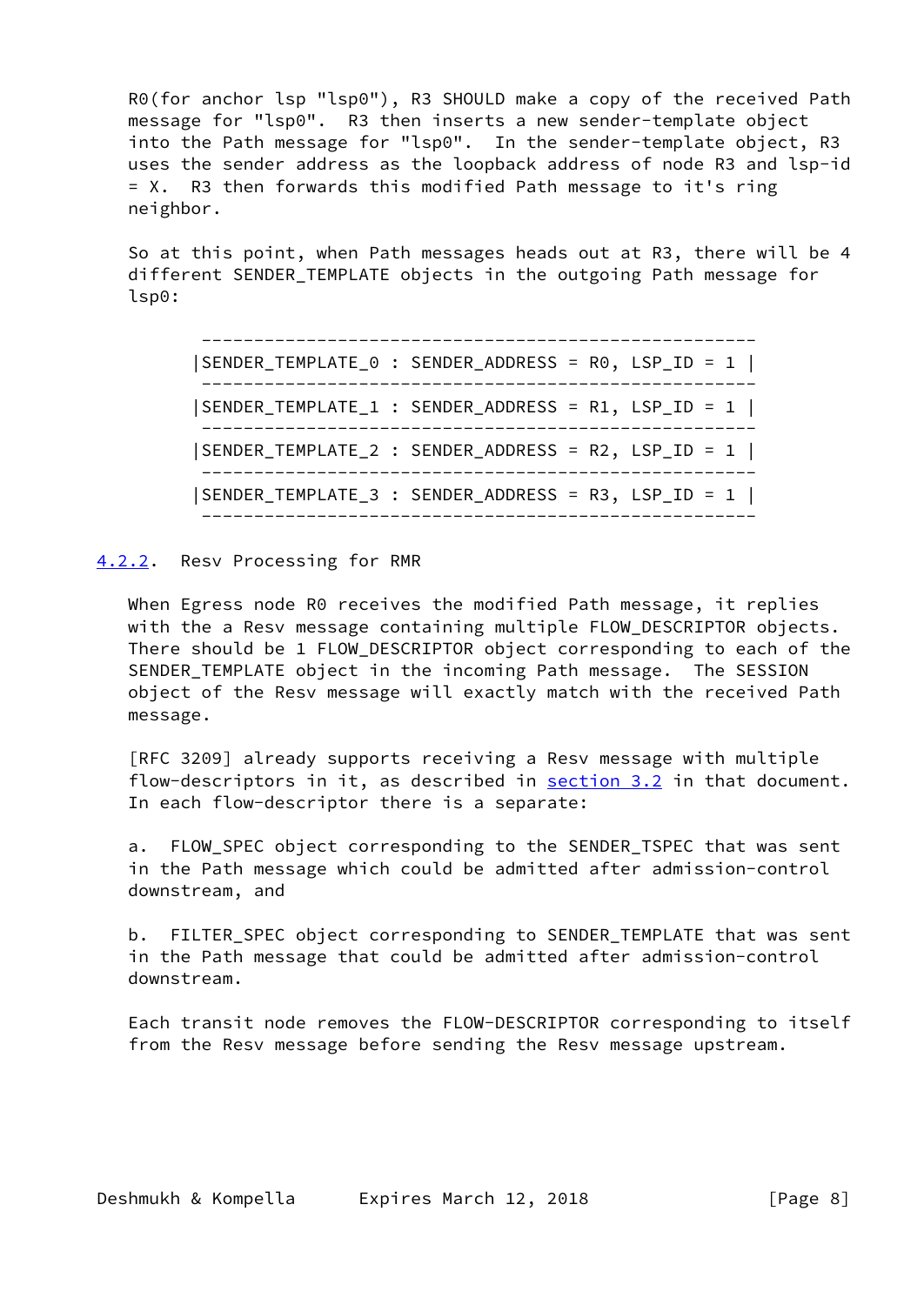<span id="page-9-1"></span>Internet-Draft RSVP Extensions for RMR September 2017

<span id="page-9-0"></span>[4.3](#page-9-0). Protection

In the rings, there are no protection LSPs -- no node or link bypass LSPs, no standby LSPs and no detours. Protection is via the "other" direction around the ring, which is why ring LSPs are in counter rotating pairs. Protection works in the same way for link, node and ring LSP failures.

 Since each ring LSP is a MP2P LSP, any ring node can inject traffic onto a LSP whose anchor might be a different ring node. To achieve the above, an ingress route will be installed as follows at every ring node J, for a given ring-LSP with anchor Rk (say 1.2.3.4).

> 1.2.3.4  $\rightarrow$  (Push CL\_J+1,K, NH: R\_J+1) # CW  $\rightarrow$  (Push AL\_J-1,K, NH: R\_J-1) # AC CL = Clockwise label AL = Anti-Clockwise label

 Traffic will either be load balanced in the CW and AC directions or the traffic will be sent on just CW or AC lsp based on parameters such as hop-count, policy etc.

 Also, 2 transit routes will be installed for the anchor LSP transiting from node Rj as follows:

> $CL_J,K \rightarrow \text{SWAP}(CL_J+1,K, \text{NH: } R_J+1)$  #CW -> SWAP(AL\_J-1,K, NH: R\_J-1) #AC CL = Clockwise label AL = Anti-Clockwise label CW NH has weight 1, AC NH has higher-weight.  $AL_J,K \rightarrow SWAP(AL_J-1,K, NH: R_J-1)$  #AC -> SWAP(CL\_J+1,K, NH: R\_J+1) #CW CL = Clockwise label AL = Anti-Clockwise label AC NH has weight 1, CW NH has higher weight.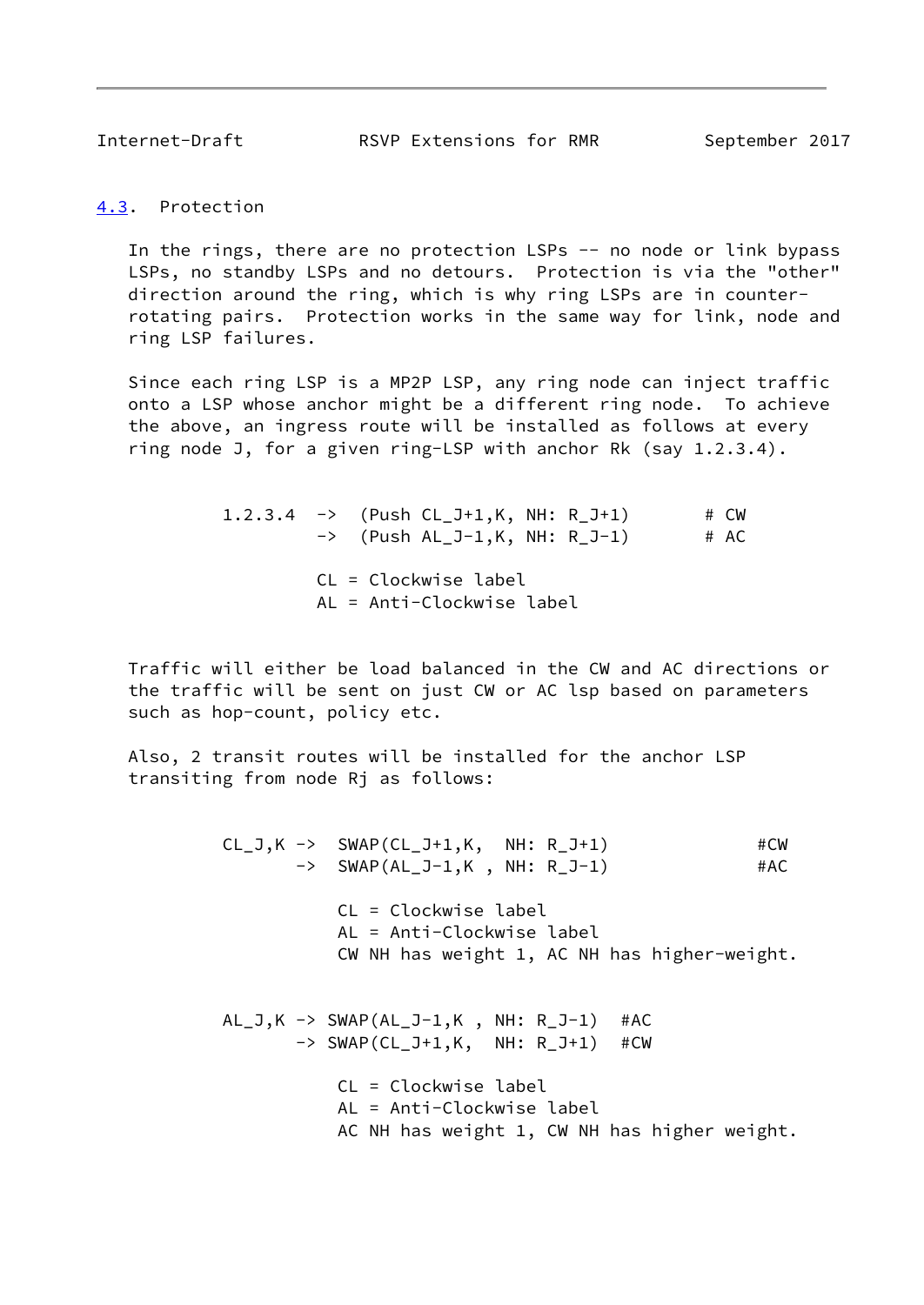Suppose a packet headed in anti-clockwise direction towards R5 and it arrives at node R7. Lets say that now R7 learns there is a link

Deshmukh & Kompella Expires March 12, 2018 [Page 9]

<span id="page-10-1"></span>Internet-Draft RSVP Extensions for RMR September 2017

 failure in the AC direction. R7 reroutes this packet back onto the clockwise direction. This reroute action is pre-programmed in the LFIB, to minimize the time between detection of a fault and the corresponding recovery action.

 At this time, R7 also sends a notification to R0 that the AC direction is not working. R0 modifies it's ingress route(for R5 LSP) by removing the AC direction LSP's route. Thus, R0 switches traffic to the CW direction.

 These notification propagate CW until each traffic source on the ring CW of the failure uses the CW direction.For RSVP-TE, this notification is sent in the form of PathErr message.

 To provide this notification, the ring node detecting failure SHOULD send a Path Error message with error code of "Notify" and an error value field of ("Tunnel locally repaired"). This Path Error code and value is same as defined in [RFC 4090\[RFC4090](https://datatracker.ietf.org/doc/pdf/rfc4090)] for the notification of local repair.

 Note that the failure of a node or a link will not necessarily affect all ring LSPs. Thus, it is important to identify the affected LSPs and only switch the affected LSPs.

## <span id="page-10-0"></span>[4.4](#page-10-0). Ring changes

 A ring node can go down resulting in a smaller ring or a new node can be added to the ring which will increase the ring size. In both of the above cases, the ring auto-discovery process SHOULD kick in and it SHOULD calculate a new ring with the changed ring nodes.

When the ring auto-discovery process is complete, IGP will signal RSVP to begin the MBB process for the existing ring LSPs. For this MBB process, the anchor node will create a new Path message with a different Ring Instance ID in the SESSION object. All other fields in the SESSION Object will remain same as the existing Path message(before the ring change).

This new Path message will then propagate along the ring neighbors in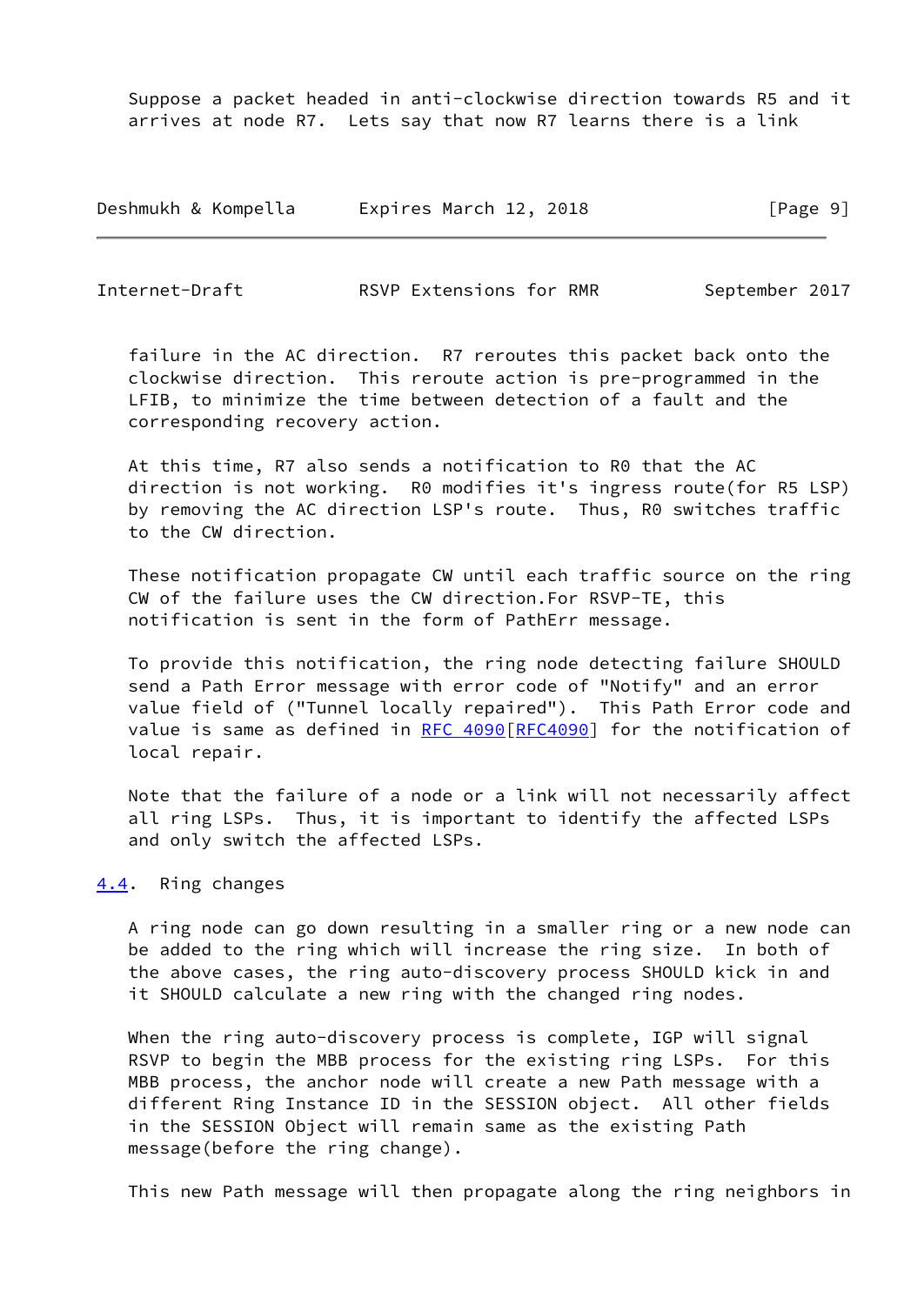the same way as the original Path message. Each ring neighbor SHOULD forward the Path message to it's appropriate neighbor based on the new auto-discovery calculations.

 For the ring links which are common between the old and new LSPs, the LSPs will share resources(SE style reservation) on those ring links. Note that here we are using Ring Instance ID in the SESSION object to share resources instead of the LSP\_ID in the SENDER\_TEMPLATE Object(which is used in RSVP-TE for sharing resources as described in

| Deshmukh & Kompella | Expires March 12, 2018 | [Page 10] |
|---------------------|------------------------|-----------|
|---------------------|------------------------|-----------|

<span id="page-11-1"></span>Internet-Draft **RSVP Extensions for RMR** September 2017

[RFC 3209](https://datatracker.ietf.org/doc/pdf/rfc3209) [\[RFC4090](https://datatracker.ietf.org/doc/pdf/rfc4090)]). The LSP ID use is reserved for a different functionality as described in section [Section 4.5](#page-11-0).

<span id="page-11-0"></span>[4.5](#page-11-0). Bandwidth management

 For RSVP-TE LSPs, bandwidths may be signaled in both directions. However, these are not provisioned either; rather, one does "reverse call admission control". When a service needs to use an LSP, the ring node where the traffic enters the ring attempts to increase the bandwidth on the LSP to the egress. If successful, the service is admitted to the ring.



Figure 2: BW Management in Ring with 8 nodes

 Let's say that Ring node R5 wants to increase the BW for the LSP whose egress is at node R1. To achieve this BW increase, Ring node R5 has to increase BW along the LSP anchored at node R1(say lsp1).

 R5 makes a copy of the existing ring Path message for lsp1. R5 then modifies the sender-template object from the copied Path message for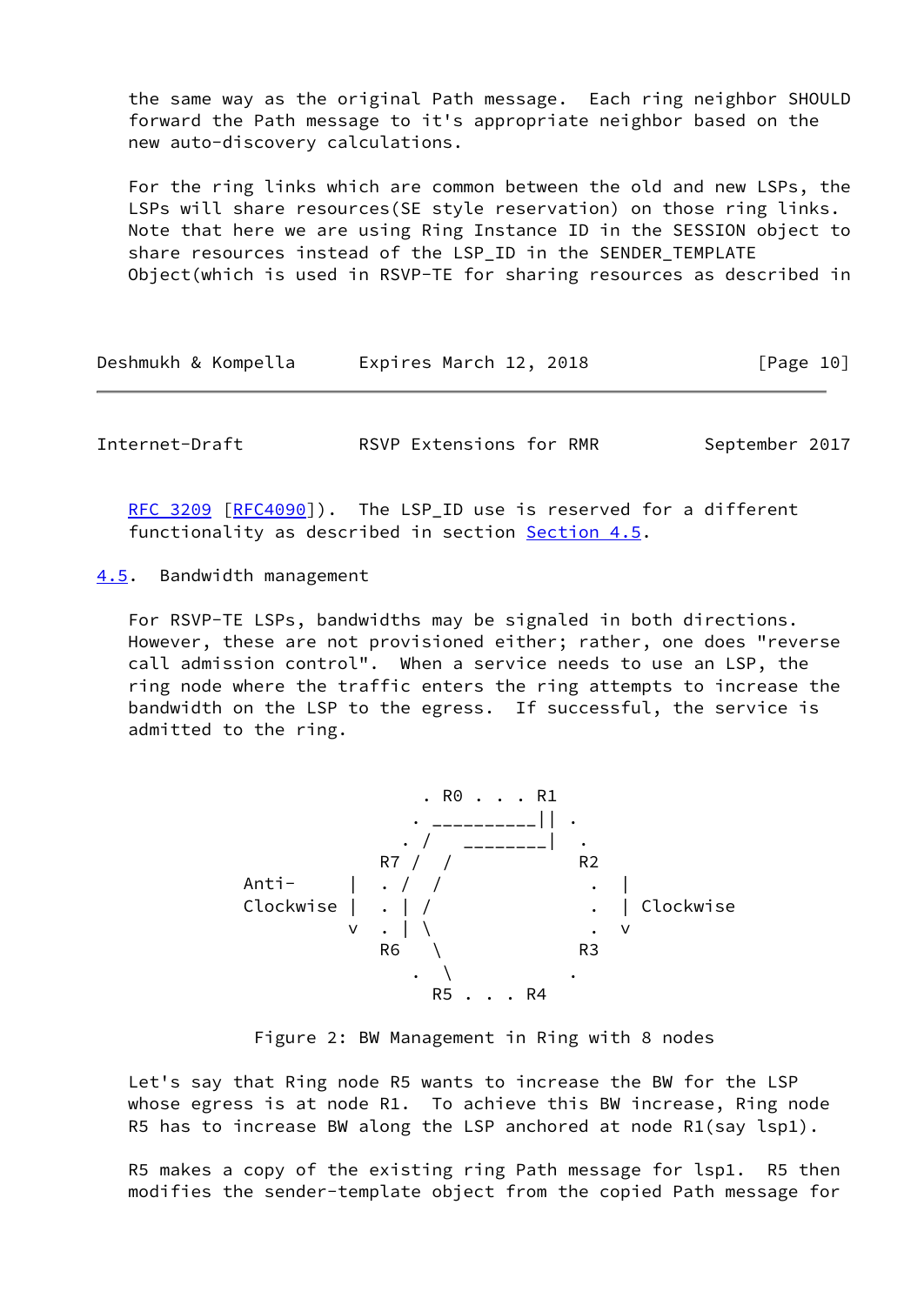"lsp1". In the sender-template object, R5 uses the sender address as the loopback address of node R5 and  $lsp-id = X+1$ . R5 also modifies the TSPEC object which represents the BW increase/decrease in this new Path message. R5 then forwards this new Path message to it's ring neighbor. The original anchor Path message has sender address as loopback address of R1.

 Now, let's say, node 5 wants to increase BW again for lsp1, then R5 adds a new SENDER\_TEMPLATE object in the existing Path message for "lsp1" with sender address as loopback of node 5 and lsp-id =  $X+2$ . So at this point, there will be 2 different SENDER\_TEMPLATE objects corresponding to node 5 in the outgoing path message.

| Deshmukh & Kompella |  | Expires March 12, 2018 |  | [Page 11] |  |
|---------------------|--|------------------------|--|-----------|--|
|                     |  |                        |  |           |  |

Internet-Draft **RSVP Extensions for RMR** September 2017

 ----------------------------------------------------- |SENDER\_TEMPLATE\_0 : SENDER\_ADDRESS = R0, LSP\_ID = 1 | ----------------------------------------------------- |SENDER\_TEMPLATE\_1 : SENDER\_ADDRESS = R1, LSP\_ID = 1 | ----------------------------------------------------- | ........ | ----------------------------------------------------- |SENDER\_TEMPLATE\_5 : SENDER\_ADDRESS = R5, LSP\_ID = 1 | ----------------------------------------------------- |SENDER\_TEMPLATE\_5 : SENDER\_ADDRESS = R5, LSP\_ID = 2 | -----------------------------------------------------

 Similarly, if node R6 wants to increase the BW for "lsp1", it SHOULD create a new Path message containing SENDER\_TEMPLATE object with sender address = loopback of node 6 and  $lsp-id = Y+1$ . Thus, it should be noted that each ring-node independently tracks its own lsp- ID that is currently in-use on a given RMR sub-LSP. This lsp-ID value will (could) be different for each ring-node for a given ring sub-LSP.

 If sufficient BW is available all the way towards ring node R1, then this new Path message reaches node R1. R1 generates a Resv message with the correct FILTER\_SPEC object corresponding to the received SENDER\_TEMPLATE object. This Resv message will also have the correct FLOWSPEC object as per the requested bandwidth.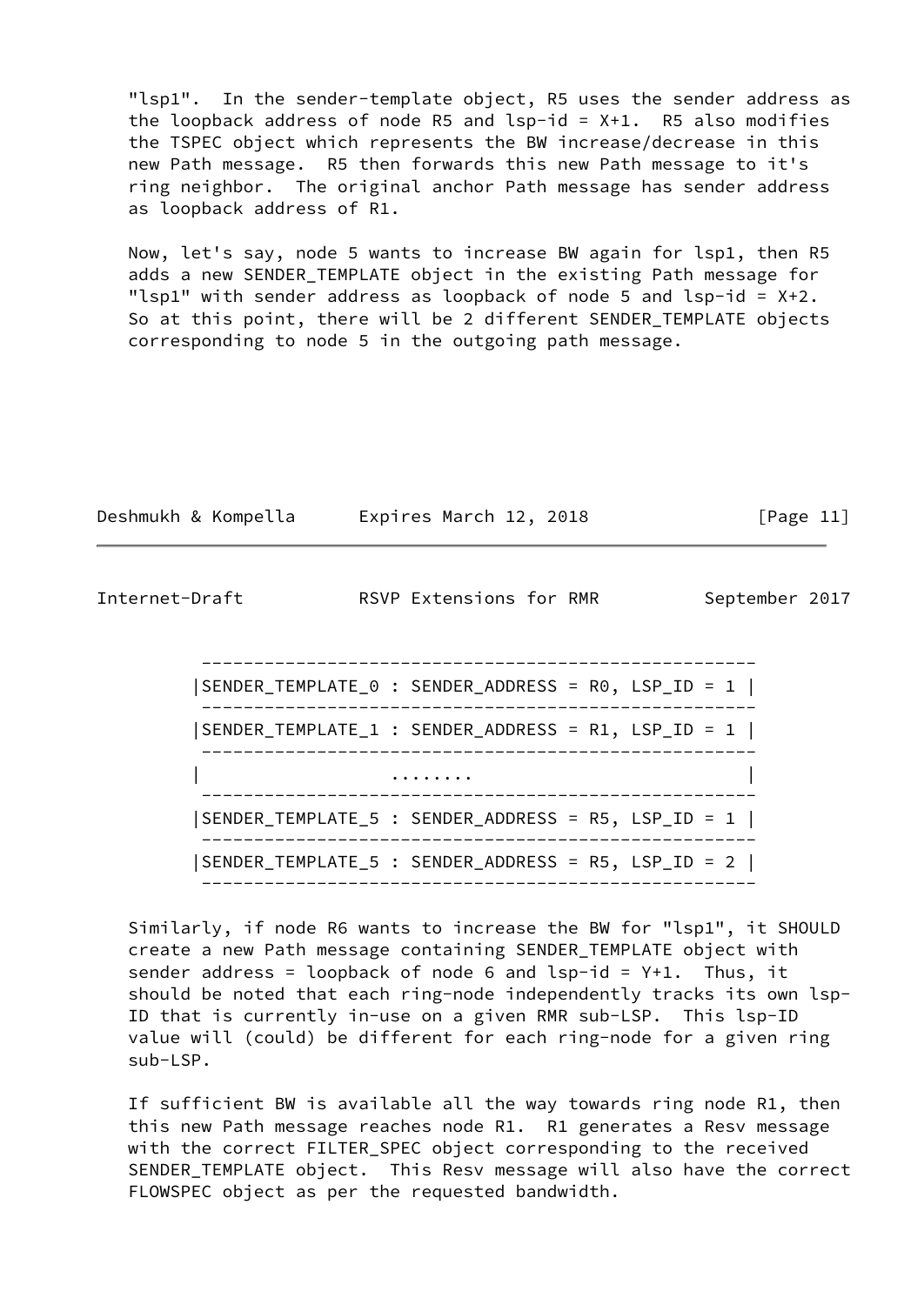If sufficient BW is not available at some downstream (say node R9), then ring node R9 SHOULD generate a PathErr message with the corresponding Sender Template Object. When node R5 receives this PathErr message, R5 understands that the BW increase was not successful. Note that the existing established bandwidths for lsp1 are not affected by this new PathErr message.

 When ring node R5 no longer needs the BW reservation, then ring node R5 SHOULD originate a new Path message with the appropriate Sender Template Object containing 0 BW as described above. Every downstream node SHOULD then remove bandwidth allocated on the corresponding link on receipt of this Path message.

 Also, note that as part of this BW increase or decrease process, any ring node does not actually change any label associated with the LSP. So, the label remains same as it was signaled initially when the anchor LSP came up.

| Deshmukh & Kompella | Expires March 12, 2018 | [Page 12] |
|---------------------|------------------------|-----------|
|---------------------|------------------------|-----------|

<span id="page-13-1"></span>Internet-Draft **RSVP Extensions for RMR** September 2017

<span id="page-13-0"></span>[5](#page-13-0). Security Considerations

 It is not anticipated that either the notion of MPLS rings or the extensions to various protocols to support them will cause new security loopholes. As this document is updated, this section will also be updated.

<span id="page-13-2"></span>[6](#page-13-2). Contributors

 Ravi Singh Juniper Networks, Inc. 1133 Innovation Way Sunnyvale, CA 94089 USA Email: ravis@juniper.net Santosh Esale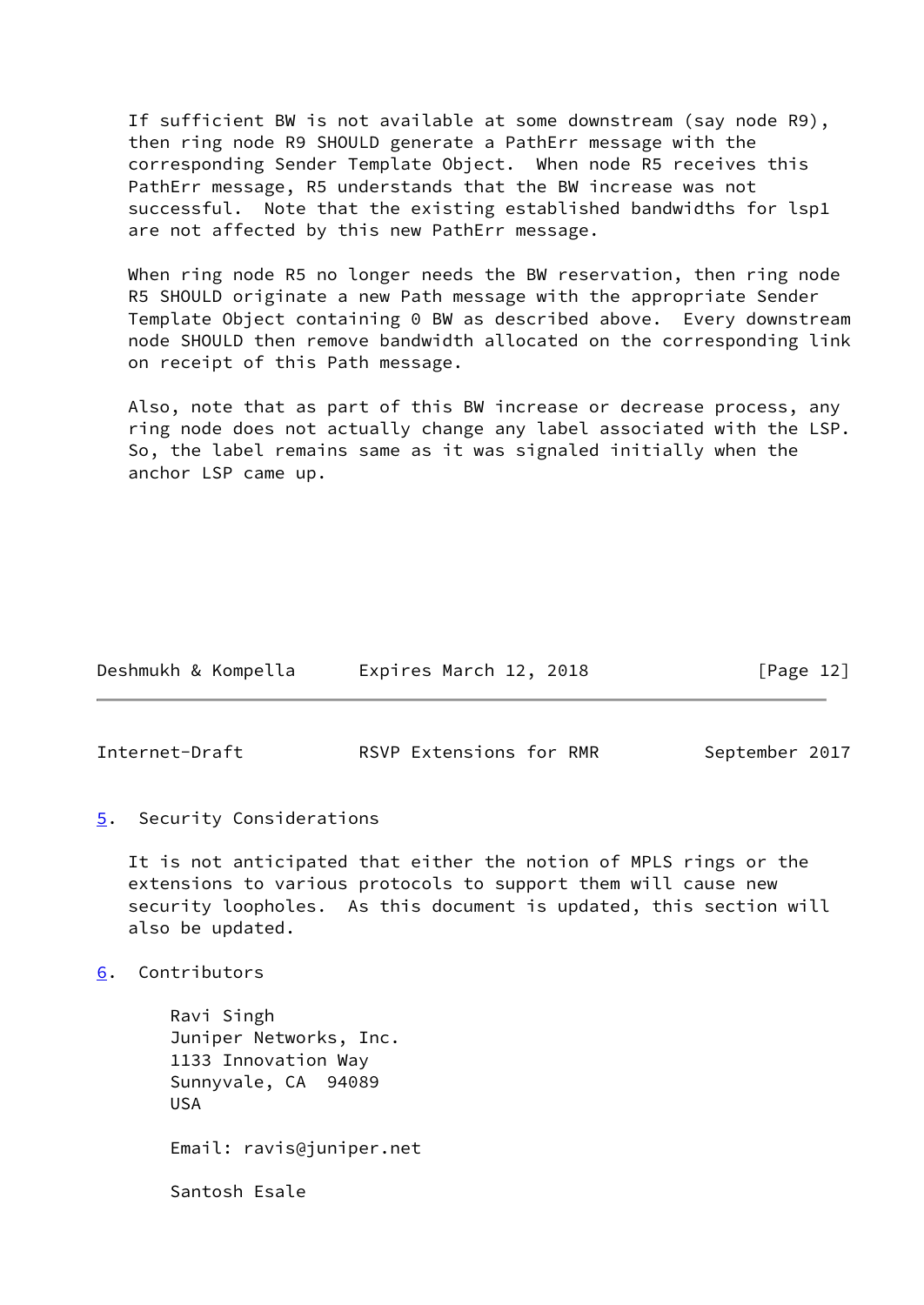Juniper Networks, Inc. 1133 Innovation Way Sunnyvale, CA 94089 USA Email: sesale@juniper.net Raveendra Torvi Juniper Networks, Inc. 10 Technology Park Dr Westford, MA 01886 USA Email: rtorvi@juniper.net

<span id="page-14-0"></span>[7](#page-14-0). IANA Considerations

Requests to IANA will be made in a future version of this document.

<span id="page-14-1"></span>[8](#page-14-1). References

<span id="page-14-2"></span>[8.1](#page-14-2). Normative References

 [I-D.ietf-mpls-rmr] Kompella, K. and L. Contreras, "Resilient MPLS Rings", [draft-ietf-mpls-rmr-05](https://datatracker.ietf.org/doc/pdf/draft-ietf-mpls-rmr-05) (work in progress), July 2017.

Deshmukh & Kompella Expires March 12, 2018 [Page 13]

<span id="page-14-4"></span>Internet-Draft **RSVP Extensions for RMR** September 2017

 [RFC2119] Bradner, S., "Key words for use in RFCs to Indicate Requirement Levels", [BCP 14](https://datatracker.ietf.org/doc/pdf/bcp14), [RFC 2119](https://datatracker.ietf.org/doc/pdf/rfc2119), DOI 10.17487/RFC2119, March 1997, <[https://www.rfc-editor.org/info/rfc2119>](https://www.rfc-editor.org/info/rfc2119).

<span id="page-14-3"></span>[8.2](#page-14-3). Informative References

 [I-D.dai-mpls-rsvp-te-mbb-label-reuse] Dai, M. and M. Chaudhry, "MPLS RSVP-TE MBB Label Reuse", [draft-dai-mpls-rsvp-te-mbb-label-reuse-01](https://datatracker.ietf.org/doc/pdf/draft-dai-mpls-rsvp-te-mbb-label-reuse-01) (work in progress), September 2015.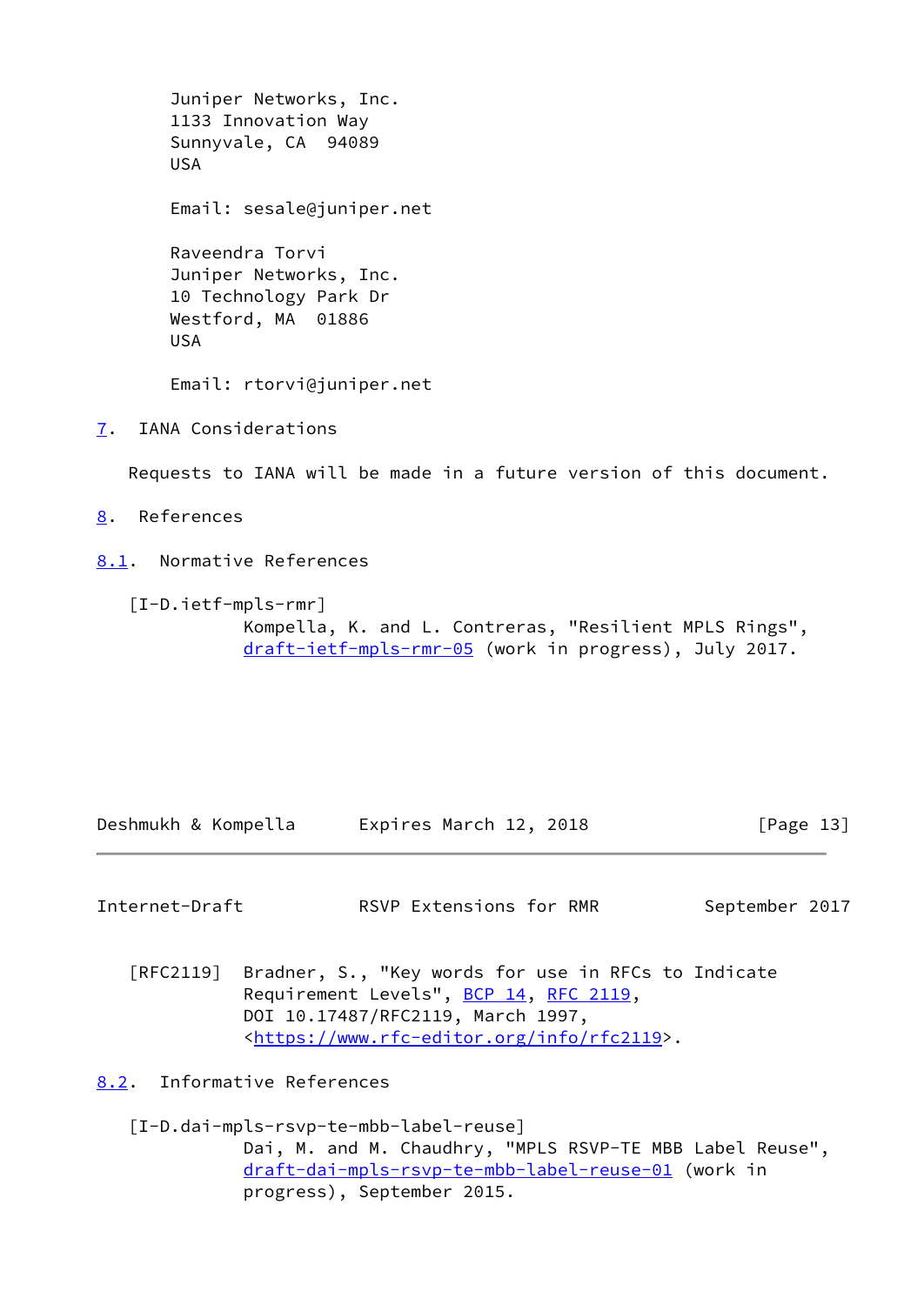- [RFC2205] Braden, R., Ed., Zhang, L., Berson, S., Herzog, S., and S. Jamin, "Resource ReSerVation Protocol (RSVP) -- Version 1 Functional Specification", [RFC 2205](https://datatracker.ietf.org/doc/pdf/rfc2205), DOI 10.17487/RFC2205, September 1997, <[https://www.rfc-editor.org/info/rfc2205>](https://www.rfc-editor.org/info/rfc2205).
- [RFC3209] Awduche, D., Berger, L., Gan, D., Li, T., Srinivasan, V., and G. Swallow, "RSVP-TE: Extensions to RSVP for LSP Tunnels", [RFC 3209](https://datatracker.ietf.org/doc/pdf/rfc3209), DOI 10.17487/RFC3209, December 2001, <[https://www.rfc-editor.org/info/rfc3209>](https://www.rfc-editor.org/info/rfc3209).
- [RFC3630] Katz, D., Kompella, K., and D. Yeung, "Traffic Engineering (TE) Extensions to OSPF Version 2", [RFC 3630,](https://datatracker.ietf.org/doc/pdf/rfc3630) DOI 10.17487/RFC3630, September 2003, <[https://www.rfc-editor.org/info/rfc3630>](https://www.rfc-editor.org/info/rfc3630).
- [RFC4090] Pan, P., Ed., Swallow, G., Ed., and A. Atlas, Ed., "Fast Reroute Extensions to RSVP-TE for LSP Tunnels", [RFC 4090,](https://datatracker.ietf.org/doc/pdf/rfc4090) DOI 10.17487/RFC4090, May 2005, <[https://www.rfc-editor.org/info/rfc4090>](https://www.rfc-editor.org/info/rfc4090).
- [RFC5305] Li, T. and H. Smit, "IS-IS Extensions for Traffic Engineering", [RFC 5305](https://datatracker.ietf.org/doc/pdf/rfc5305), DOI 10.17487/RFC5305, October 2008, [<https://www.rfc-editor.org/info/rfc5305](https://www.rfc-editor.org/info/rfc5305)>.

Authors' Addresses

 Abhishek Deshmukh Juniper Networks, Inc. 10 Technology Park Dr Westford, MA 01886 USA

Email: adeshmukh@juniper.net

| Deshmukh & Kompella | Expires March 12, 2018 | [Page 14] |
|---------------------|------------------------|-----------|
|                     |                        |           |

Internet-Draft RSVP Extensions for RMR September 2017

 Kireeti Kompella Juniper Networks, Inc. 1133 Innovation Way Sunnyvale, CA 94089